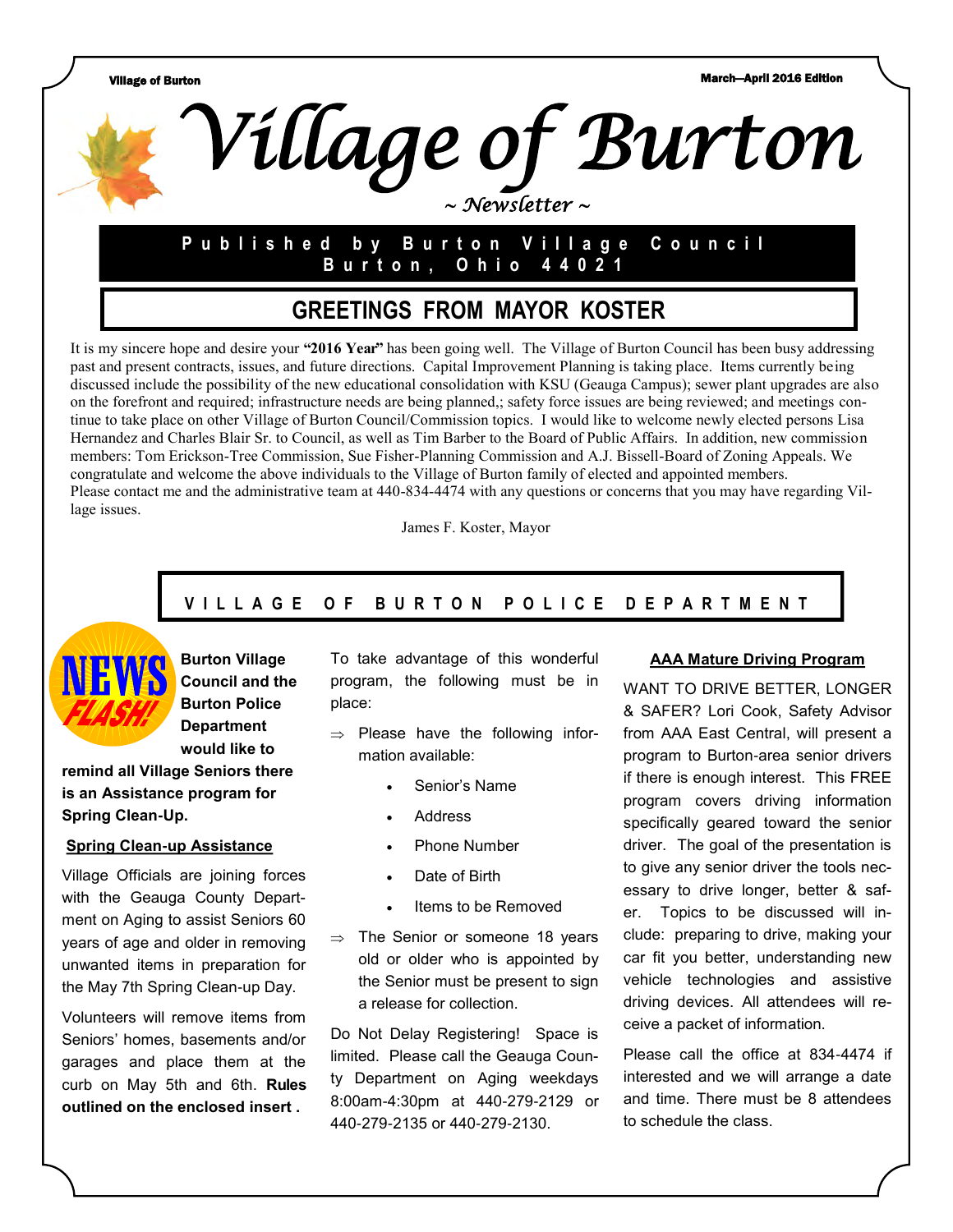



| <b>Spring</b><br>Clean - Up              | <b>Saturday</b><br>May 7th       | No tires (see below), garden debris, branches, brush, leaves, bricks,<br>rocks, toxic chemicals, hazardous waste, paint, batteries, items containing<br>Freon, engine blocks or heavy automobile parts<br>Items must weigh less than 150 lbs.<br>$\bullet$<br>Small debris must be tied, bagged, or in containers<br>$\bullet$<br>Maximum load time is 15 minutes per address<br>$\bullet$<br>Once crews have left THEY WILL NOT BE BACK<br>Items may be put on the curb beginning May 1st; all items should be at the<br>curb by 6am the day of pick-up                                                                                                                                             |
|------------------------------------------|----------------------------------|------------------------------------------------------------------------------------------------------------------------------------------------------------------------------------------------------------------------------------------------------------------------------------------------------------------------------------------------------------------------------------------------------------------------------------------------------------------------------------------------------------------------------------------------------------------------------------------------------------------------------------------------------------------------------------------------------|
| <b>Tire</b><br><b>Disposal</b>           | <b>Saturday</b><br>May 7th       | Drop off will be at the Street Department Service Center at 13850 Memo-<br>$\bullet$<br>rial Drive (off Tavern Rd)<br>Tires will be accepted from 8am to Noon ONLY<br>$\bullet$<br>No more than four (4) tires per address will be accepted<br>$\bullet$<br>Proof of Village residency will be required and validated at the time of drop<br>off                                                                                                                                                                                                                                                                                                                                                     |
| <b>Spring</b><br><b>Brush</b><br>Pick-Up | Week of<br>May 15th              | Stack brush at curb, cut end toward street but not protruding into street<br>$\bullet$<br>Brush must be no larger than 5 inches in diameter & 5 feet long<br>$\bullet$<br>Normal yard debris, branches & trimmings only. No garden or flower bed<br>debris<br>Maximum load time is 5 minutes per address; debris remaining after time<br>$\bullet$<br>allocation is owners responsibility<br>This service is for small branches and limbs that might have fallen during<br>$\bullet$<br>storms<br>Service is not for removal of entire trees<br>$\bullet$<br>Once crews have left THEY WILL NOT BE BACK<br>$\bullet$<br>Brush should not be put out any sooner than Monday, May 9, 2016<br>$\bullet$ |
| <b>Hydrant</b><br><b>Flushing</b>        | Week of<br>June 1st              | Flushing will occur during the day from 9:00am to 2:00pm<br>Water should be checked for discoloration prior to using<br>$\bullet$<br>Run cold water until clear if discoloration is detected                                                                                                                                                                                                                                                                                                                                                                                                                                                                                                         |
| <b>Burton</b><br><b>Shred</b><br>Day     | June 11th                        | Boxes may be dropped off at the Geauga County Fairgrounds from 11am<br>to 2pm<br>Limit of 2 banker size boxes of paper per address will be accepted<br>Contact Village Hall at 834-4474 if more information is needed                                                                                                                                                                                                                                                                                                                                                                                                                                                                                |
| <b>Founders</b><br>Day                   | <b>TBA</b>                       | Meet in the north end of the park at 3:00pm for a celebration of Burton Vil-<br>٠<br>lage<br>Recipients of commemorative bricks & preservation awards will be hon-<br>$\bullet$<br>ored<br>Special programs will be presented<br>Refreshments will be served                                                                                                                                                                                                                                                                                                                                                                                                                                         |
| <b>Arbor Day</b><br><b>Event</b>         | <b>Saturday</b><br>October 8th . | Reading of Proclamation to celebrate Arbor Day 2016<br>Come celebrate at Village Park from 10 to Noon                                                                                                                                                                                                                                                                                                                                                                                                                                                                                                                                                                                                |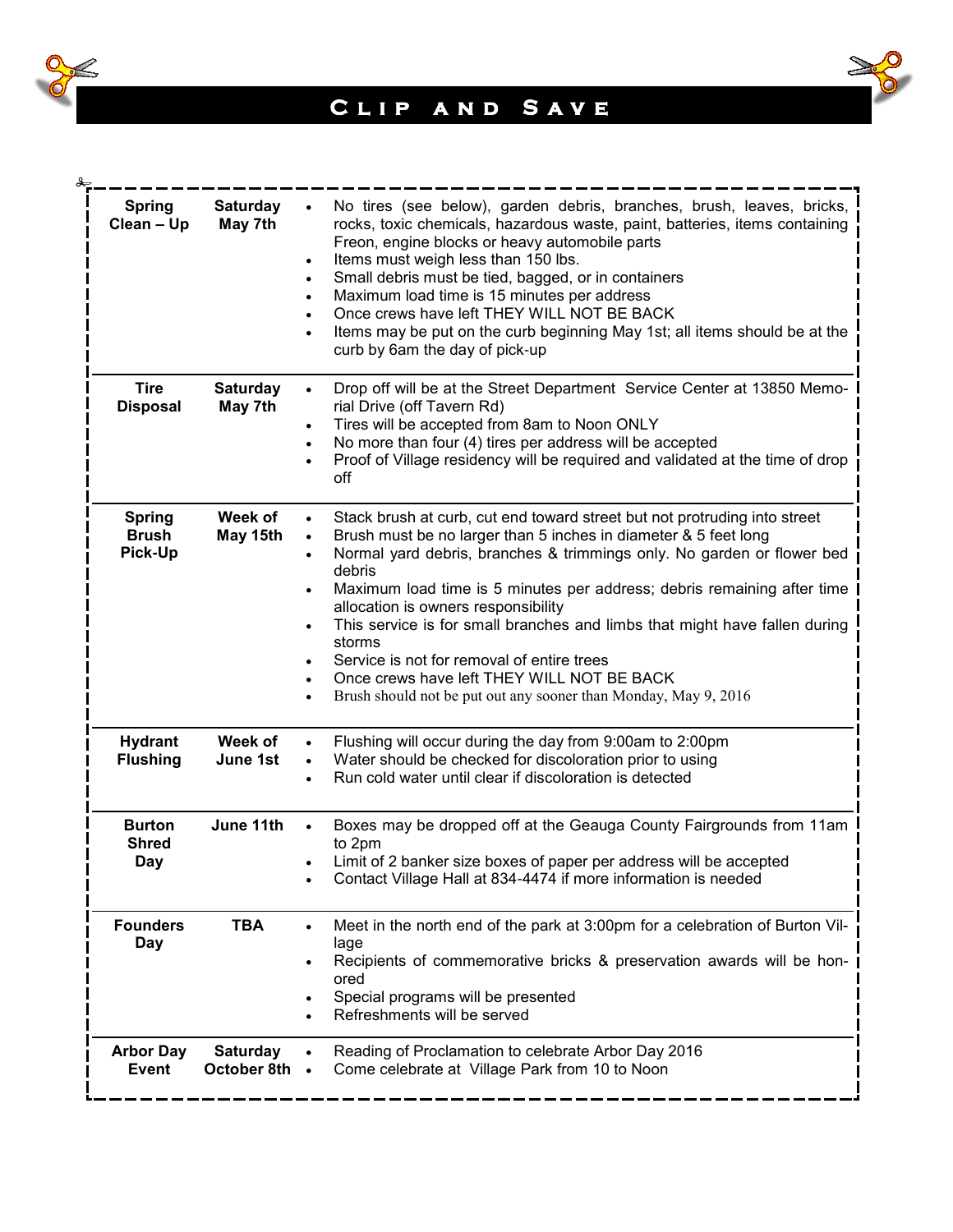# **T r e e t a l k**

With spring approaching, I'd like to remind residents about **the importance of mulching correctly**. Applied properly, mulch has many benefits. It adds organic matter to the root zone which boosts microbial activity for the benefit of the tree. It suppresses weeds, moderates soil moisture and temperature, reduces soil compaction and keeps weed whackers and mowers from wounding the trunk.

It can visually enhance the landscape and make a yard look neater. Grass competes with trees for resources, so the larger the mulch ring (or square!) the better, as far as the trees are concerned. **Applied incorrectly, mulch can kill a tree.** Mulch should never touch the trunk and should never exceed three inches in depth. Deep mulch piled up against the trunk provides a wonderful moist environment for roots to grow around in a circle which, over time, can girdle the tree.

By choking off nutrients, these stem girdling roots, or "SGRs" can kill a tree. A tree planted too low will sprout SGRs as well, and the combination of low planting and "volcano mulch" is the kiss of death. If a tree looks as straight as a utility pole where it meets the ground, one or both of these conditions is present and should be corrected. The root flare of the tree should always be visible.

> This spring, don't kill your trees with kindness. Mulch correctly! Debbie Palmisano, Arborist 843-0820

### **Historic District Architectural Review Board Roof Guidelines**

In 1983 Burton Village applied for and was given the distinction as a Historical District by the State of Ohio. With that distinction, the state required the creation of a review board to help homeowners within the district maintain the historic qualities that formed the basis of our Historic District.

Recently there have been a number of inquiries about replacing old roofing with new metal roofs. If approved by the Board, metal shake shingles, asphalt shingles and standing seam metal roofs are permissible. Standing seam metal roofs have been used in America from the early 1700's and are permissible. These roofs utilize 16" to 24" wide flat sheets with 1" bends that are held down with clips and screws which are hidden by the next attached sheet. Corrugated metal roofs that are screwed down to wood framing with rubber washers were used for factories, barns and outbuildings and are **not** historic to homes and are **not** permissible in the district.

A permit may be required for changes made to a home/building in the Historic District. Please call the Village Office at 440-834-4474 for any exterior modifications to your home/building for further information.

#### **BURTON VILLAGE COMMUNITY GARDEN**

Fresh vegetables are wholesome and delicious! 12x12 plots are available at no cost to Village residents on the Geauga County Historical Society grounds. Plant, tend and reap the rewards as you make 2016 a year of healthy eating! Plots are available on a first come, first served basis. Reserve your space before May 2nd by calling Century Village at 834- 1492 or Joyce Blair at 834-0843. Bon Appetite!

### **WELCOME**

The Board of Public Affairs and Burton Village Council would like to welcome Andrew Carroscia as the new hire for the Assistant Treatment Plant Operator.

With Andrew's past experience with the State Parks and his Class 1 Wastewater and Class 1 Water Supply Licenses, he will be an asset to the Village. We look forward to working with Andrew!

We would also like to thank Jerry Rose for his service over the past 8 years and wish him luck at his new position in Huntsburg Township.